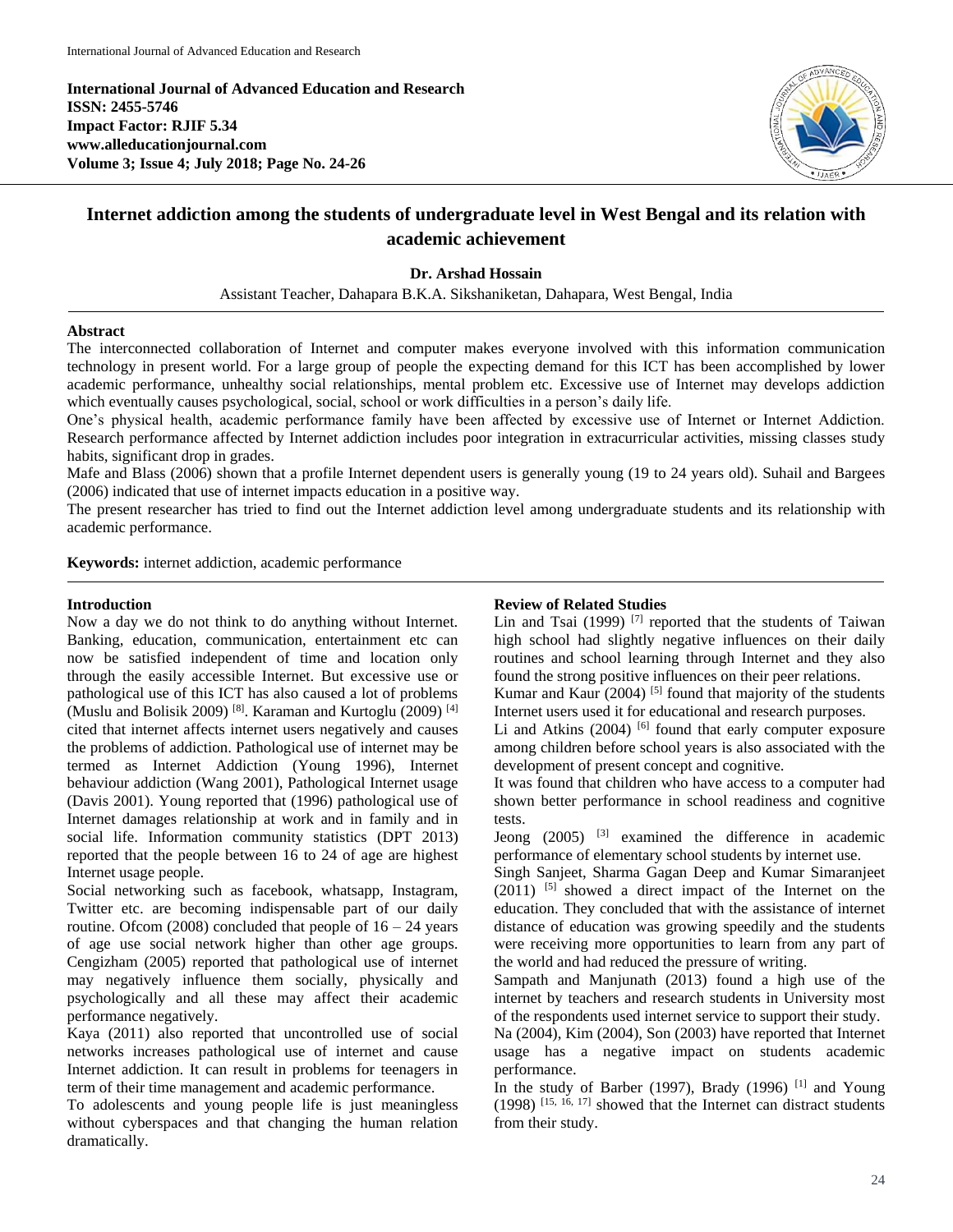#### **Objectives of the study**

- $\blacksquare$  To investigate the internet addiction level among undergraduate student.
- To investigate the relationship between internet addiction and academic achievement.
- To study the impact of Internet addictions on academic achievement.

# **Null hypothesis of the study**

- **H01:** The Internet Addiction between male and female students do not differ significantly.
- **H02:** The relationship between internet addiction and Academic achievement of the students of undergraduate is not significant.
- **H03:** The impacts of Internet addiction on the academic act of the students of undergraduate do not differ significantly.

#### **Sample**

500 students of undergraduate level have been selected randomly or sample among them 250 male and 250 female.

#### **Tools used**

The present researcher of the study used Internet Addiction test which was constructed by Kimberly Young. The reliability of IAT was found 0.91 and after testing the content validity, the test was found to be a valid test.

#### **Internet addiction score**

Normal Range: 0 – 30 points (normal) Mild: 31 – 49 points (non problematic) Moderate: 50 – 79 points (problematic) Severe: 80 – 100 points (severe problematic)

#### **Findings**

### **H01: The Internet Addiction between male and female students does not differ significantly**

Inferential Statistics of Internet Addiction between male and female.

| Gender | <b>Internet Addiction</b> |                        |                    |              |  |
|--------|---------------------------|------------------------|--------------------|--------------|--|
|        | <b>Normal</b>             | <b>Non-Problematic</b> | <b>Problematic</b> | <b>Total</b> |  |
| Male   | 145                       | 90                     | 15                 | 250          |  |
|        | 29%                       | 18.0%                  | 3%                 | 50%          |  |
| Female | 160                       | 80                     | 10                 | 250          |  |
|        | 32%                       | 16%                    | 2%                 | 50%          |  |
| Total  | 305                       | 170                    | 25                 | 250          |  |
|        | 61.0%                     | 34%                    | 5%                 | 100%         |  |

Chi Square  $(χ<sup>2</sup>)$   $(2, N = 500) = 6.06, p < 0.01$ 

The above table demonstrates that among male students 29% normal, 18.0% are non-problematic and 3% are problematic internet addicted whereas among female students 32% are normal, 16% are non-problematic and 2% are problematic internet addicted. To test the hypothesis, the researcher applied chi square test. The computed chi square value is 6.06 and the degrees of freedom are 2. The calculated value is much higher than critical chi square value at 0.01 level of significance. So it can be said that the null hypothesis the internet addiction between male and female students of

undergraduate level is significant at 0.01 levels. So the null hypothesis is rejected.

### **H02: The relationship between internet addiction and Academic achievement of the students of undergraduate is not significant**

Inferential Statistics regarding relationship between internet addiction and academic achievement

**Table 2**

|                      |  | <b>SD</b> |               | Lev. of Sig |
|----------------------|--|-----------|---------------|-------------|
| Internet Addiction   |  | .9411.89  | $-.286$ -7.41 | $\rm 0.01$  |
| Academic Achievement |  |           |               |             |

To test the hypothesis, Pearson correlation of co-efficient method was applied. The calculated correlation (r) value is - 0.286 which is significant at the 0.01 level and again  $t_r$  value (-7.41) is calculated from the correlation which is also significant at 0.01 level.

So it may be summarised that the relationship between internet addiction and academic achievement of the students of undergraduate level is significant. So this hypothesis would be rejected.

# **H03: The impacts of Internet addiction on the academic act of the students of undergraduate do not differ significantly**

Inferential Statistics of Impacts of internet addiction on the academic achievements

| <b>Table</b> |  |
|--------------|--|
|--------------|--|

| Academic                                              | <b>Internet Addiction</b> |                                              |      |       |  |  |  |
|-------------------------------------------------------|---------------------------|----------------------------------------------|------|-------|--|--|--|
| Achievement                                           | <b>Normal</b>             | <b>Non-Problematic   Problematic   Total</b> |      |       |  |  |  |
| Low                                                   | 90                        | 60                                           | 16   | 166   |  |  |  |
|                                                       | 18.0%                     | 12.0%                                        | 3.2% | 33.2% |  |  |  |
| Average                                               | 115                       | 70                                           | 6    | 191   |  |  |  |
|                                                       | 23%                       | 14%                                          | 1.2% | 38.2% |  |  |  |
| High                                                  | 100                       | 40                                           | 3    | 143   |  |  |  |
|                                                       | 20%                       | 8%                                           | 0.5% | 28.5% |  |  |  |
| Total                                                 | 305                       | 170                                          | 25   | 500   |  |  |  |
|                                                       | 61.0                      | 34%                                          | 5%   | 100%  |  |  |  |
| (2.21)<br>$\sim$ $\sim$<br>$F\Omega$<br>$0.11$ $0.01$ |                           |                                              |      |       |  |  |  |

Chi Square (χ<sup>2</sup>) (4, N = 500) = 20.11, p < 0.01

To test the impacts of internet addiction on the Academic achievements, the researcher applied the chi square test. The above table demonstrates that the calculated value of chi square is 20.11 and the degrees of freedom 4. The computed value is much higher than the critical value at 0.01 level of significance. So it may be summarised that the impacts of internet addiction has significant association with the academic achievement of the students of undergraduate level of West Bengal. So the null hypothesis would be rejected.

# **Discussion**

Young and Scherer in his study found excessive use of internet will enhance the probability of the missing classes and poor grades. Again the study of young (1998), Barber (1997), Brady (1996) found that excessive use of internet hamper the study habit and help to establish distance between study and the individual. Excessive use of Internet or spend maximum